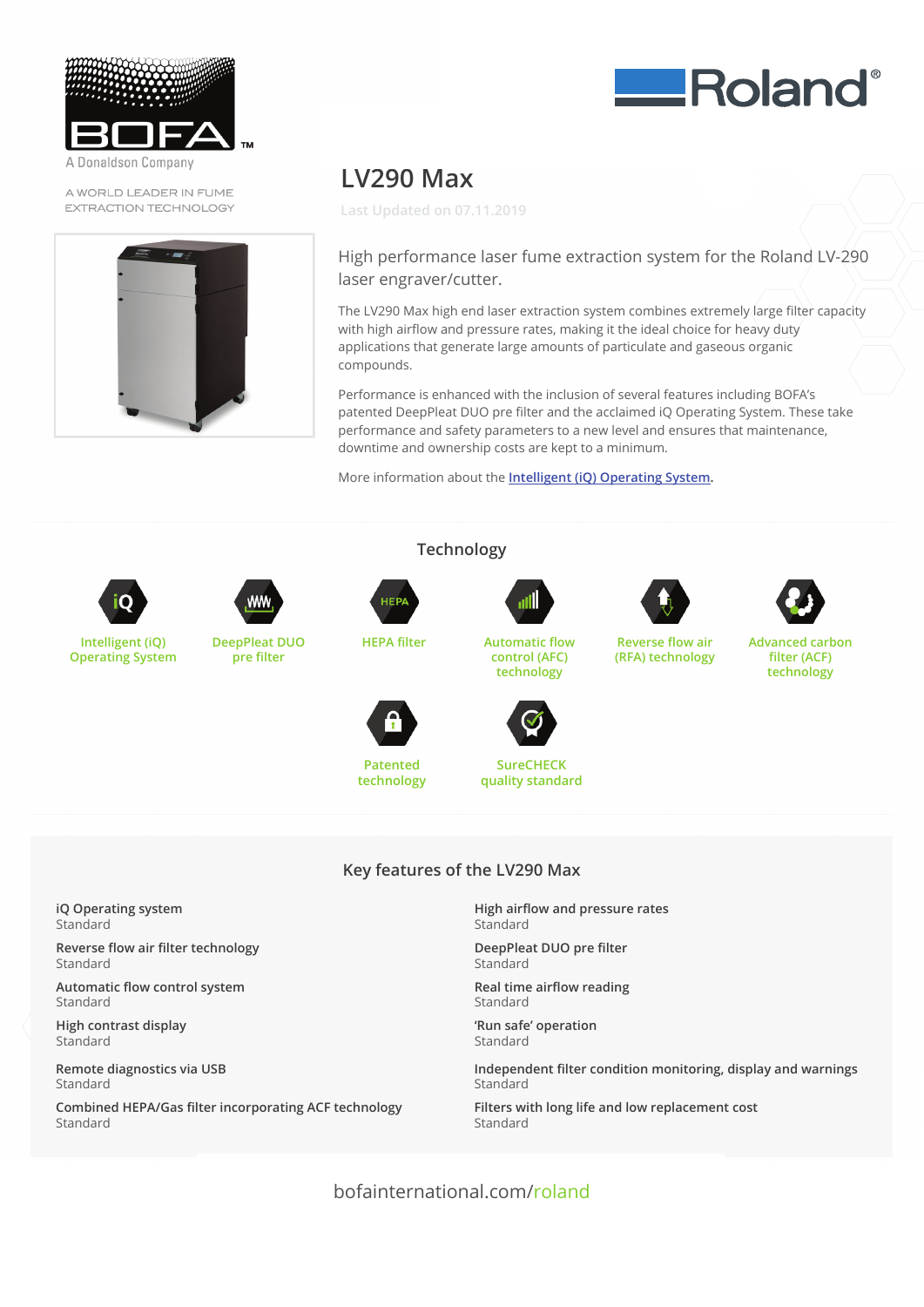### **Technical specification**



# **Airflow through filters Airflow through filters**

Chemical filter



HEPA filter

Pre filter

Clean air



Contaminated air

Particulate

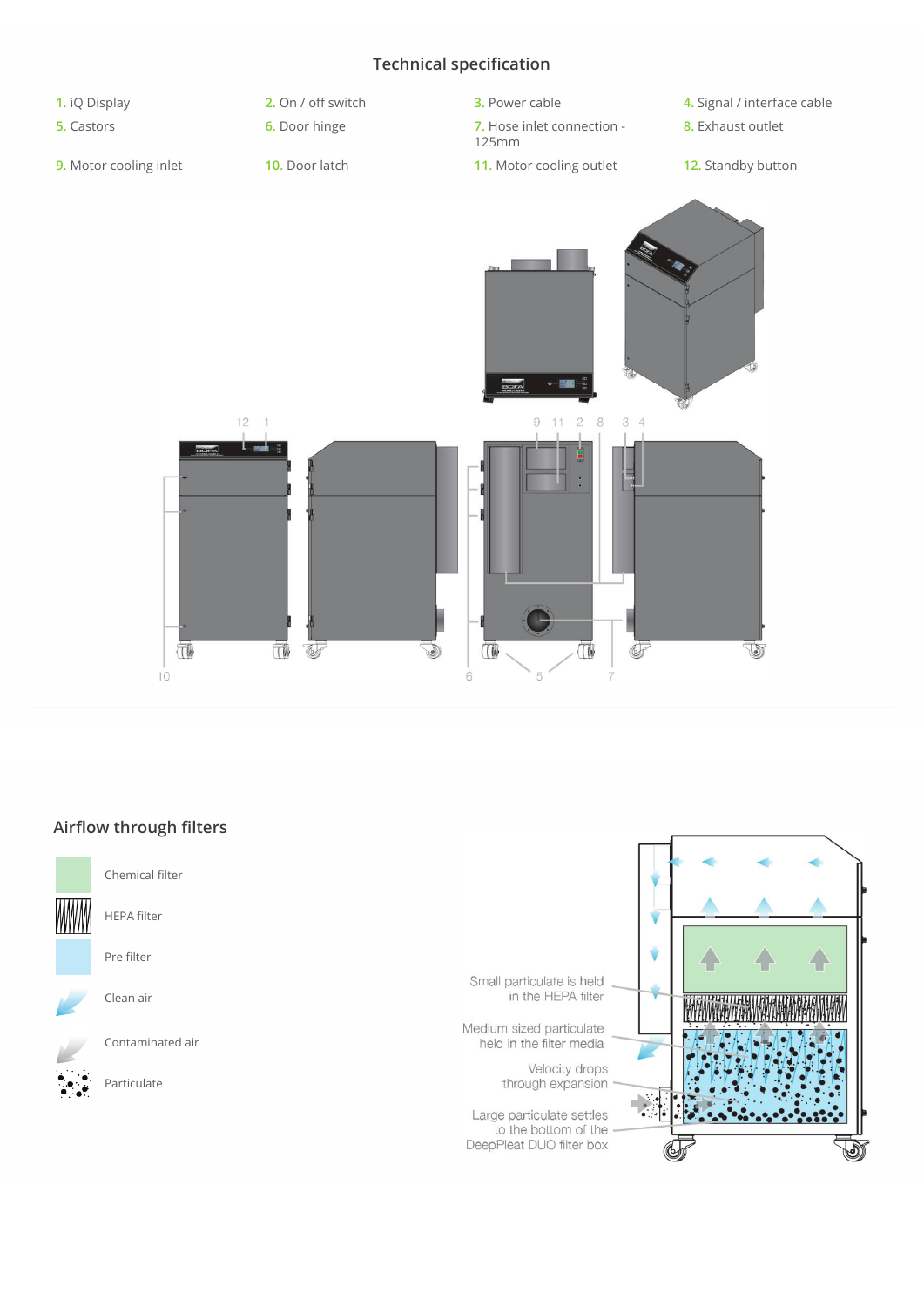#### **Technical data**

|                      | EU                                                       | US.                                                     |
|----------------------|----------------------------------------------------------|---------------------------------------------------------|
| Dimensions (HxWxD)   | 1205 x 615 x 790mm                                       | 47.44 x 24.21 x 31.10"                                  |
| Cabinet construction | Powder coated mild steel                                 | Powder coated mild steel                                |
| Airflow / Pressure   | 850m <sup>3</sup> /hr / 100mbar                          | 500cfm / 100mbar                                        |
| Electrical data      | 230v 1ph 50/60Hz Full load current: 12.8<br>amps / 2.2kw | 115v 60/50Hz Full load current: 19.5 amps /<br>$2.2$ kw |
| Noise level          | < 63dBA (at typical operating speed)                     | <63dBA (at typical operating speed)                     |
| Weight               | 140 <sub>kg</sub>                                        | 309lbs                                                  |
| Approvals            | <b>CE</b>                                                | cUL, UL                                                 |

## **DeepPleat DUO pre filter specifications Surface media area** 30m<sup>2</sup> approx (322.8ft<sup>2</sup>) **Filter media** Glass fibre **Filter media construction Maximilgible Maximilgible Maximilgible Maximilgible Maximilgible Maximilgible Maximilgible Maximilgible Maximilgible Maximilgible Maximilgible Maximilgible Maximilgible Maximilgible Maximilgibl Filter housing Contract Contract Contract Contract Contract Contract Contract Contract Contract Contract Contract Contract Contract Contract Contract Contract Contract Contract Contract Contract Contract Contract Contra Filter efficiency** 95% @ 0.9 microns **Inlet size** 125mm (0.41ft) **Dropout chamber size** 58 litres **Filter media pleat size** 200mm (0.65ft)

| <b>Combined filter HEPA/Gas specifications</b> |                                              |  |  |
|------------------------------------------------|----------------------------------------------|--|--|
| Surface media area                             | $7.5m2$ approx (80.7ft <sup>2</sup> )        |  |  |
| <b>HEPA filter media</b>                       | Glass fibre                                  |  |  |
| <b>HEPA</b> media construction                 | Maxi pleat construction with webbing spacers |  |  |
| Filter housing                                 | Zintec mild steel                            |  |  |
| Treated activated carbon                       | 34kgs (74.8 lbs)                             |  |  |
| Filter efficiency                              | 99.997% @ 0.3 microns                        |  |  |

| Unit part numbers          |         |               |          |  |  |
|----------------------------|---------|---------------|----------|--|--|
| Model                      | Voltage | Part No.      | Hose kit |  |  |
| LV290 Max<br>Powder coated | 230V    | 30771503-1419 | A1020054 |  |  |
| LV290 Max<br>Powder coated | 115V    | 30770503-1419 | A1020054 |  |  |

| Replacement filter part numbers |                          |                          |  |  |
|---------------------------------|--------------------------|--------------------------|--|--|
| Model                           | DeepPleat DUO pre filter | Combined HEPA/Gas filter |  |  |
| $LV290$ Max                     | A1030222                 | A1030297                 |  |  |